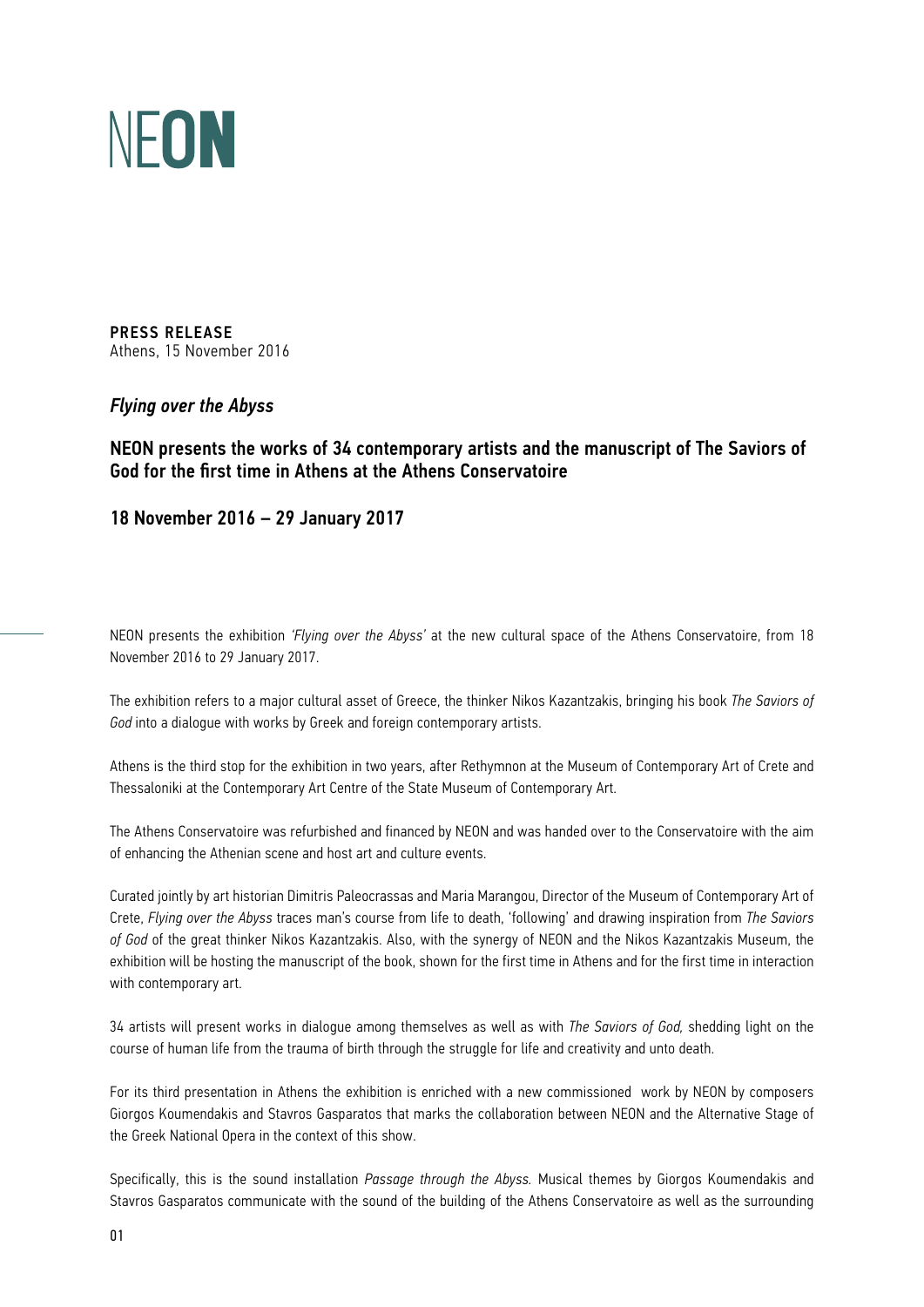areas, underlining and recording the path between the sound of life and the void. The sound installation communicates with the five stages of being, which forms the backbone of the exhibition, but is placed in an independent sixth space. The spaces of the Athens Conservatoire are wired and recorded so that their endpoints interact with each other as well as with the musical themes, creating an installation which aims to create a new space-time in the rambling building of the Athens Conservatoire.

The exhibition includes works by the following artists: Marina Abramović, Alexis Akrithakis, Matthew Barney, Hans Bellmer, Lynda Benglis, John Bock, Louise Bourgeois, Heidi Bucher, Vlassis Caniaris, Paul Chan, Savvas Christodoulides, Abraham Cruzvillegas, Stavros Gasparatos, Gilbert & George, Robert Gober, Asta Gröting, Jenny Holzer, Kostas Ioannidis, Mike Kelley, Martin Kippenberger, Giorgos Koumendakis, Sherrie Levine, Stathis Logothetis, Ana Mendieta, Maro Michalakakos, Bruce Nauman, Aliki Palaska, Ioanna Pantazopoulou, Doris Salcedo, Kiki Smith, Paul Thek, Costas Tsoclis, Mark Wallinger, Gary Webb.

Educational programmes in the context of the exhibition will be run by the Hellenic Children's Museum on weekends.

As stated by curator Maria Marangou, director of the Museum of Contemporary Art of Crete, *"The exhibition Flying over the Abyss in an Athens heroically wounded and trying to overcome its own suffering comes at the most critical moment. Although the book that the exhibition is inspired of and the qualities of the artworks presented are timeless, the role of this exhibition is to be a powerful ontological testimony that defends the city's right to its own cry before the current events. And in this sense, the exhibition is deeply political".*

According to curator Dimitris Paleocrassas, art historian, *"The enduring concern about human existence is the element that links the work of the great Cretan poet Nikos Kazantzakis and those by 34 international and Greek contemporary artists. 'Flying over the Abyss' is about the arduous struggle over the course of life, from birth to death. It is a course that carries the burden and the imperfection of our mortal nature, and at the same time contains the way to give meaning to this struggle and elevate it: the element of creativity, of human relations and works that can shine eternally and lead to an escape from the abyss at the end of the course".*

Our warm thanks to the D.Daskalopoulos Collection and the Nikos Kazantzakis Museum for the loan of the works.

## Exhibition 'Flying over the Abyss' Duration: 18 November 2016 – 29 January 2017 Official opening: 18 November 2016 at 19.00 Opening hours: Wednesday, Thursday, Friday 12.00 – 20.00 Saturday-Sunday 11.00-19.00 Mondays & Tuesdays closed Also closed on: 24-26 Dec 2016, 31 Dec 2016, 1-4 Jan 2017, 6 Jan 2017

Free Entrance

Educational programmes available on Saturdays and Sundays; for information contact the Hellenic Children's Museum, tel. no. 210 3312995.

Athens Conservatoire 17 Vassileos Georgiou B' Avenue, Athens

More information on: *neon.org.gr*